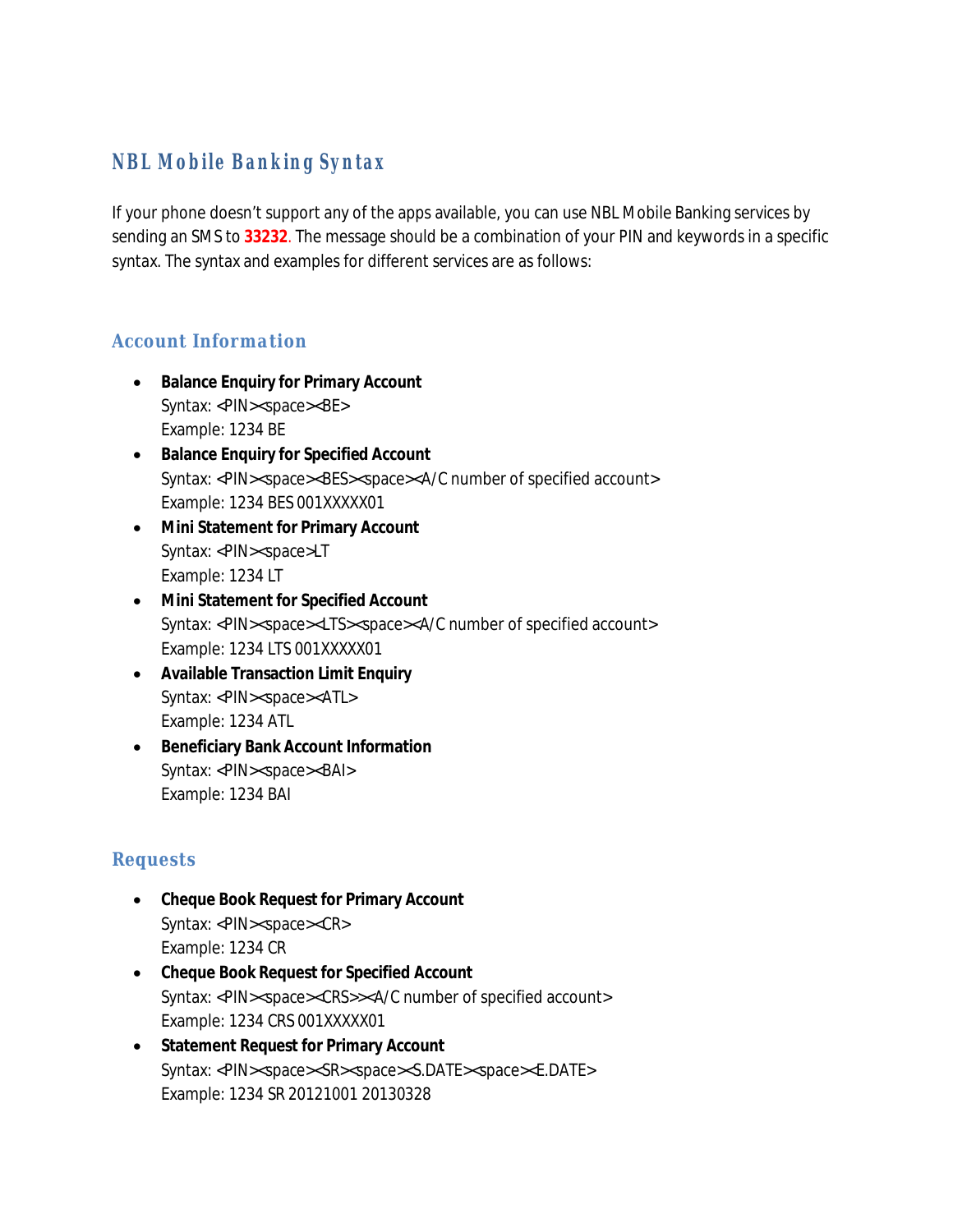- ∑ **Statement Request for Specified Account** Syntax: <PIN><space><SRS>><A/C number of specified account><space><S.DATE><space><E.DATE> Example: 1234 SRS 001XXXXX01 20121001 20130328
- ∑ **Banking Hours** Syntax: <PIN><space><BH> Example: 1234 BH
- ∑ **Foreign Exchange Rate** Syntax: <PIN><space><FX><space><Currency Code> Example: 1234 FX USD

## *Fund Transfers*

- ∑ **Fund Transfer from Primary Account** Syntax: <PIN><space><FT><space><AMOUNT><space><Destination A/C No.> Example: 1234 FT 2000 001XXXXX34
- ∑ **Fund Transfer from Specified Account** Syntax: <PIN><space><FTS><space><AMOUNT><space>< A/C number of specified account.><space><Destination A/C No.> Example: 1234 FTS 2000 001XXXXX01 003XXXXX20

## *Purchase Recharge Cards*

- ∑ **Nepal Telecom GSM** Syntax: <PIN><space><RC><space><Recharge\_Card\_Code> Example: 1234 RC NG100 (To purchase NT GSM Recharge card of Rs. 100) (Available recharge card code for NT GSM: NG100, NG200, NG500, NG1000)
- ∑ **Nepal Telecom CDMA Nepal Telecom GSM** Syntax: <PIN><space><RC><space><Recharge\_Card\_Code> Example: 1234 RC NC200 (To purchase NT CDMA Recharge card of Rs. 200) (Available recharge card code for NT CDMA: NC200, NC500, NG1000)
- ∑ **Dish Home** Syntax: <PIN><space><RC><space><Recharge\_Card\_Code> Example: 1234 RC DH250 (To purchase Dish Home Recharge card of Rs. 250) (Available recharge card code for Dish Home: DH250, DH500, DH1000)
- ∑ **Broadlink Wi-Fi Internet** Syntax: <PIN><space><RC><space><Recharge\_Card\_Code>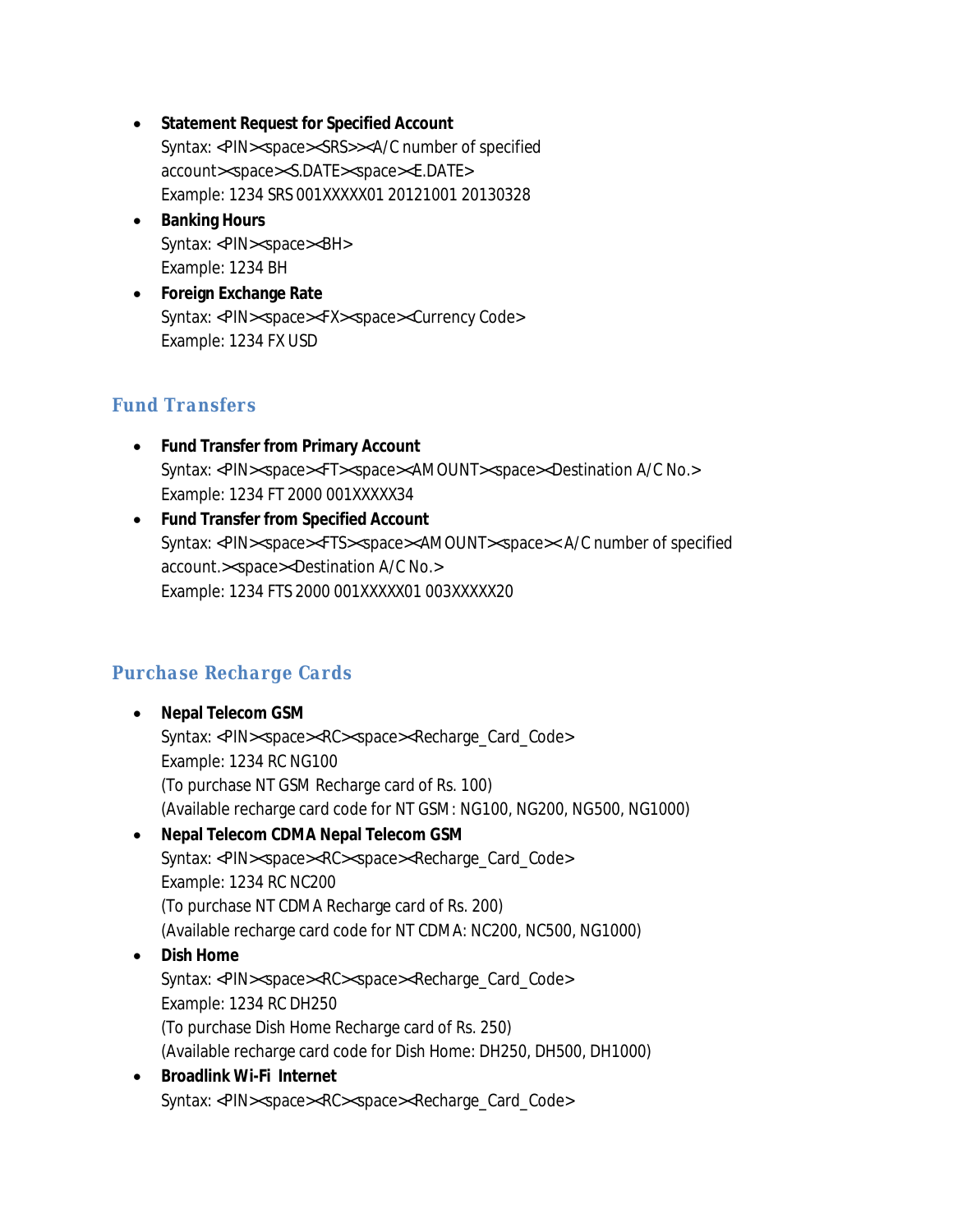Example: 1234 RC BI499 (To purchase Broadlink Recharge card of Rs. 499) (Available recharge card code for Broadlink Wi-Fi: BI499, BI565, BI2260, BI4520, BI904 and BI18080)

- ∑ **Broadlink Tel Service** Syntax: <PIN><space><RC><space><Recharge\_Card\_Code> Example: 1234 RC BT250 (To purchase Broadlink Tel Recharge card of Rs. 250) (Available recharge card code for Broadlink Telephone: BT250, BT500, BT1000, BT2000, BT5000)
- ∑ **To purchase Recharge Cards from Specified Account** Syntax: <PIN><space><RCS><space><Recharge\_Card\_Code><space>>< A/C number of specified account.> Example: 1234 RCS NG100 001XXXXX01 (To purchase NT GSM Recharge card of Rs. 100)

### *Top ups*

**General Syntax from Primary Account**

Syntax: <PIN><space>PAY<space>< Service\_Keyword ><space><AMOUNT><space><Service\_Attribute> Example: 1234 PAY NTNAM 100 9841XXXXXX (To top up Rs. 100 for NT Prepaid Mobile)

**General Syntax from Specified Account**

<PIN><space><PAYS><space><Service\_Keyword><space><AMOUNT><space><A/C Number of specified account><space><Service\_Attribute>

Example: 1234 PAYS NTPOS 500 001XXXXX01 98510XXXXX

(To pay Rs. 500 for NT Post Mobile using account 001XXXXX01)

*List of keywords, amounts and service attributes for top ups.*

| Description                    | Service<br>Keyword | Amount                                 | Service Attribute                            |
|--------------------------------|--------------------|----------------------------------------|----------------------------------------------|
| NT Prepaid Top up              | <b>NTNAM</b>       | 10,20,30,50,100,200,300,500,1000       | NT Prepaid<br><b>Number</b><br>(9841XXXXXX)  |
| NT Postpaid Top up             | <b>NTPOS</b>       | 100,200,300,500,1000                   | NT Postpaid<br><b>Number</b><br>(98510XXXXX) |
| NT PSTN/Landline Top up        | <b>NTPST</b>       | 100,200,300,500,1000                   | NT Landline<br><b>Number</b><br>(1443XXX)    |
| NT ADSL Volume Based<br>Top up | <b>NTADV</b>       | 500,1000,1500,2000,2500,3000,4000,5000 | NT Landline<br><b>Number</b><br>(1443XXXX)   |